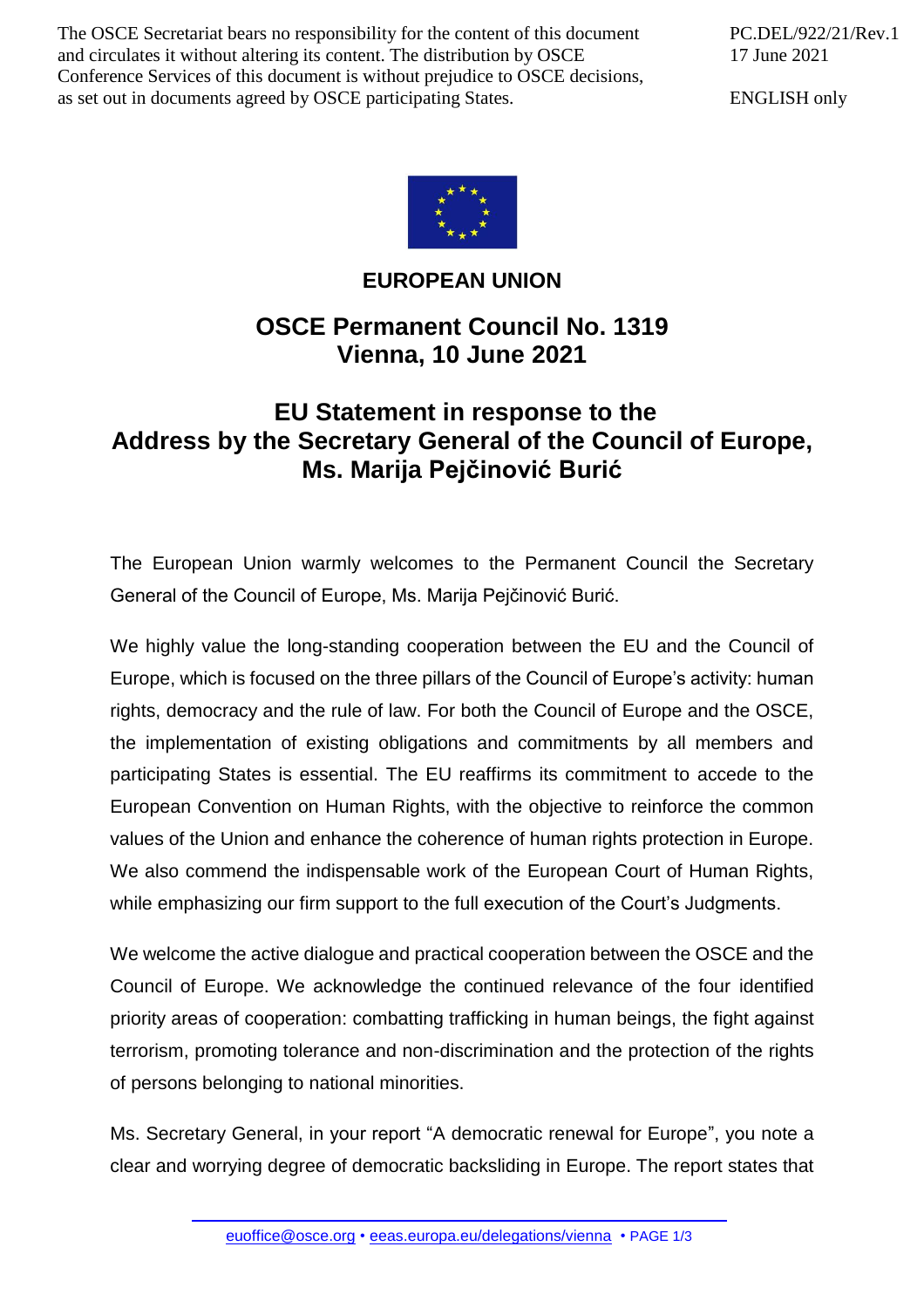"Europe's democratic environment and democratic institutions are in mutually reinforcing decline". Freedom of expression and freedom of assembly have been curtailed in many countries, the rule of law has weakened and human dignity has suffered. New challenges, like online hate speech and the impact of the unethical use of artificial intelligence on human rights have increasingly come to the fore. We support your call for a democratic revival in Europe and a return to respect for fundamental democratic principles.

The negative trends outlined above have been exacerbated by the COVID-19 pandemic. We echo your appeal that all relevant restrictive measures should be necessary, proportionate, temporary and in compliance with the rule of law and international commitments. In this respect, better coordination in multilateral fora is needed.

In addition to the four priority areas of cooperation between the OSCE and the Council of Europe, we would like to highlight in particular four areas of work, in which cooperation could be further strengthened.

First, and echoing the call in your annual report, safeguarding the space of civil society, human rights defenders, and free and independent media is a matter of priority. We should continue to work together to ensure media freedom, including safety of journalists and other media actors, and to safeguard the working condition of civil society, whose role in protecting human rights and democracy is vital. Strengthening the meaningful participation of civil society in the activities of the OSCE and the Council of Europe is of great importance for the EU.

Second, we have witnessed a dramatic increase in domestic violence and violence against women and girls during the COVID-19 pandemic. The Council of Europe Convention on Preventing and Combating Violence against Women and Domestic Violence (the Istanbul Convention) defines a set of standards for combating all forms of violence against women and domestic violence. It has been ratified and is being implemented by 21 EU Member States. At the OSCE, there is an extensive body of commitments complemented by reports, data collection and projects of the OSCE institutions, structures and field missions. Now is the time to further strengthen the